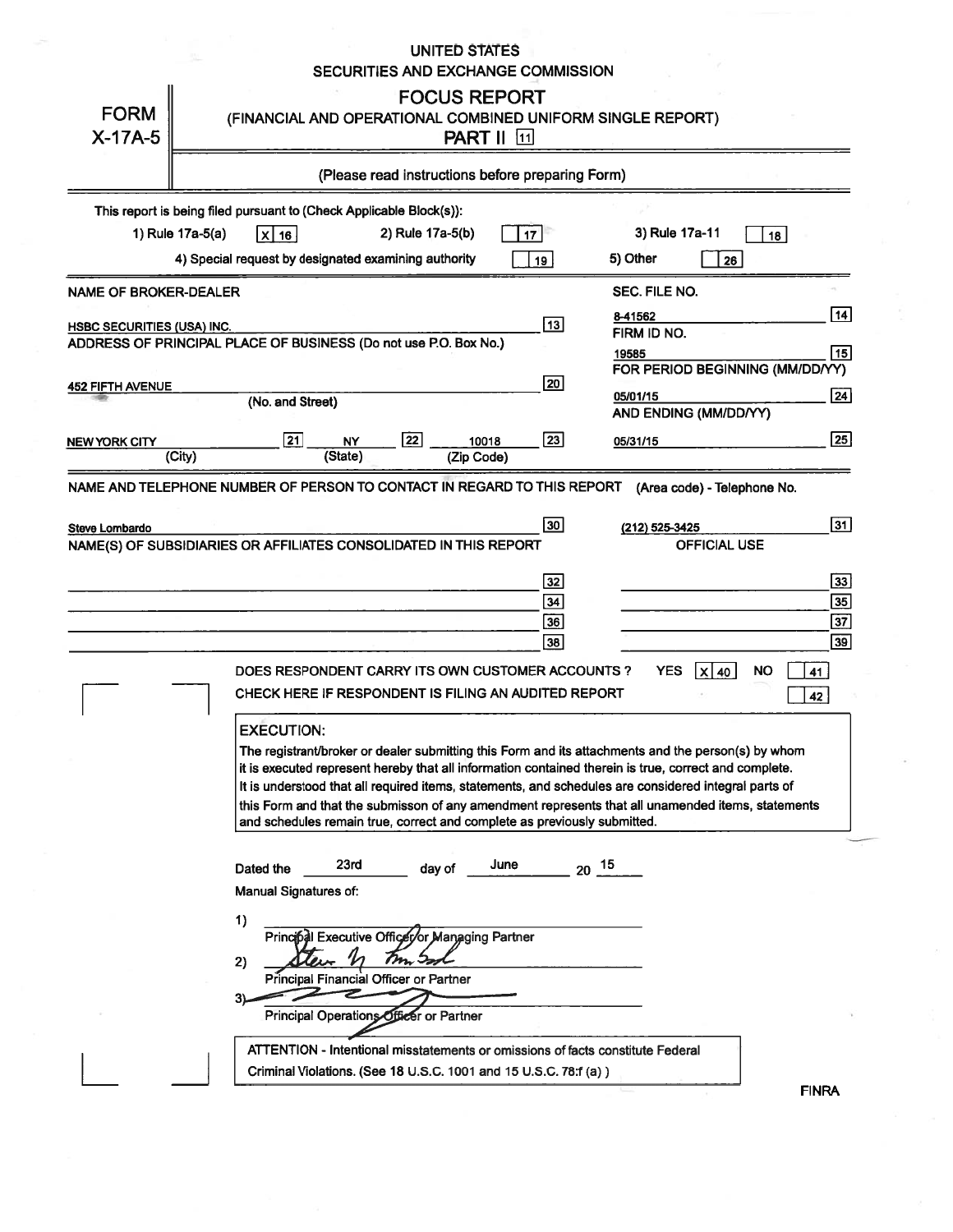### SUPPLEMENT TO FINANCIAL AND OPERATIONAL COMBINED UNIFORM SINGLE REPORT PART II

BROKER OR DEALER

HSBC SECURITIES (USA) INC.

 $05/31/15$ 

as of

## STATEMENT OF SEGREGATION REQUIREMENTS AND FUNDS IN SEGREGATION FOR CUSTOMERS TRADING ON U.S. COMMODITY EXCHANGES

| SEGREGATION REQUIREMENTS (Section 4d(2) of the CEAct)                                       |                   |                     |             |
|---------------------------------------------------------------------------------------------|-------------------|---------------------|-------------|
| 1. Net ledger balance                                                                       |                   |                     |             |
| A. Cash                                                                                     | \$                | $(15,501,032)$ 7010 |             |
| B. Securities (at market)                                                                   |                   | 649,306,766 7020    |             |
| 2. Net unrealized profit (loss) in open futures contracts traded on a contract market       |                   | 233,374,601 7030    |             |
| 3. Exchange traded options                                                                  |                   |                     |             |
| A. Add market value of open option contracts purchased on a contract market                 |                   | 98,138,786 7032     |             |
| B. Deduct market value of open option contracts granted (sold) on a contract market         |                   | 5,184,589) 7033     |             |
| 4. Net equity (deficit) (add lines 1, 2, and 3)                                             |                   | 960, 134, 532 7040  |             |
| 5. Accounts liquidating to a deficit and accounts with debit balances                       |                   |                     |             |
| - gross amount                                                                              | 3,325,222<br>7045 |                     |             |
|                                                                                             |                   |                     |             |
| Less: amount offset by customer owned securities                                            | 3,325,222) 7047   |                     | 0.7050      |
| 6. Amount required to be segregated (add lines 4 and 5)                                     | \$                | 960,134,532 7060    |             |
|                                                                                             |                   |                     |             |
| FUNDS IN SEGREGATED ACCOUNTS                                                                |                   |                     |             |
| 7. Deposited in segregated funds bank accounts                                              |                   |                     |             |
| A. Cash                                                                                     |                   | 8,250,426           | <u>7070</u> |
| B. Securities representing investments of customers' funds (at market)                      |                   | $\Omega$            | 7080        |
| C. Securities held for particular customers or option customers in lieu of cash (at market) |                   | 194,120,045 7090    |             |
| 8. Margins on deposit with derivatives clearing organizations of contract markets           |                   |                     |             |
| A. Cash                                                                                     | \$                | 244,963,165 7100    |             |
| B. Securities representing investments of customers' funds (at market)                      |                   | 59,253,409 7110     |             |
| C. Securities held for particular customers or option customers in lieu of cash (at market) |                   | 455,186,721         | 7120        |
| 9. Net settlement from (to) derivatives clearing organizations of contract markets          |                   | (21, 768, 055)      | 7130        |
| 10. Exchange traded options                                                                 |                   |                     |             |
| A. Value of open long option contracts                                                      |                   | 98,138,786 7132     |             |
| B. Value of open short option contracts                                                     |                   | 5,184,589 7133      |             |
| 11. Net equities with other FCMs                                                            |                   |                     |             |
| A. Net liquidating equity                                                                   |                   | 35,955,980 7140     |             |
| B. Securities representing investments of customers' funds (at market)                      |                   |                     | 7160        |
| C. Securities held for particular customers or option customers in lieu of cash (at market) |                   |                     | 7170        |
| 12. Segregated funds on hand (describe:                                                     |                   |                     | $0$ 7150    |
| 13. Total amount in segregation (add lines 7 through 12)                                    |                   | 1,068,915,888 7180  |             |
| 14. Excess (deficiency) funds in segregation (subtract line 6 from line 13)                 | S                 | 108,781,356 7190    |             |
| 15. Management Target Amount for Excess funds in segregation                                | £                 | 50,000,000 7194     |             |
| 16. Excess (deficiency) funds in segregation over (under) Management Target Amount Excess   | \$                | 58,781,356 7198     |             |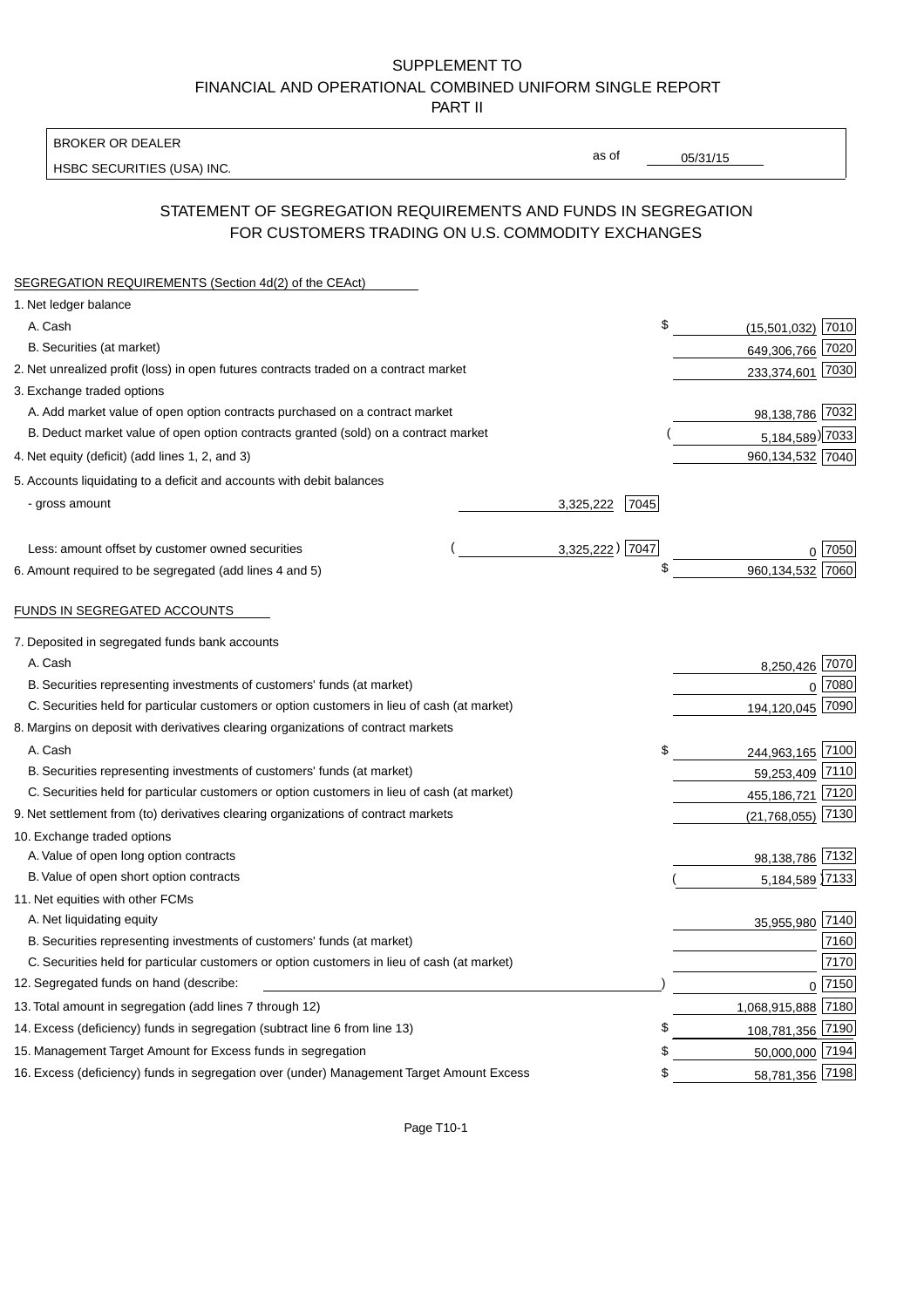# SUPPLEMENT TO FINANCIAL AND OPERATIONAL COMBINED UNIFORM SINGLE REPORT

PART II

 $\overline{\phantom{a}}$ 

| <b>BROKER OR DEALER</b>                                                                                  | as of             |          |                  |
|----------------------------------------------------------------------------------------------------------|-------------------|----------|------------------|
| HSBC SECURITIES (USA) INC.                                                                               |                   | 05/31/15 |                  |
| STATEMENT OF SEGREGATION REQUIREMENTS AND FUNDS IN SEGREGATION<br>FOR CUSTOMERS' DEALER OPTIONS ACCOUNTS |                   |          |                  |
| 1. Amount required to be segregated in accordance<br>with Commission regulation 32.6                     | \$                |          | 7200<br>0        |
| 2. Funds in segregated accounts                                                                          |                   |          |                  |
| A. Cash                                                                                                  | \$<br> 7210 <br>0 |          |                  |
| B. Securities (at market)<br>C. Total                                                                    | 7220<br>0         |          | 7230<br>$\Omega$ |
| 3. Excess (deficiency) funds in segregation                                                              |                   |          |                  |
| (subtract line 2.C from line 1)                                                                          |                   |          | 0 7240           |

 $\overline{1}$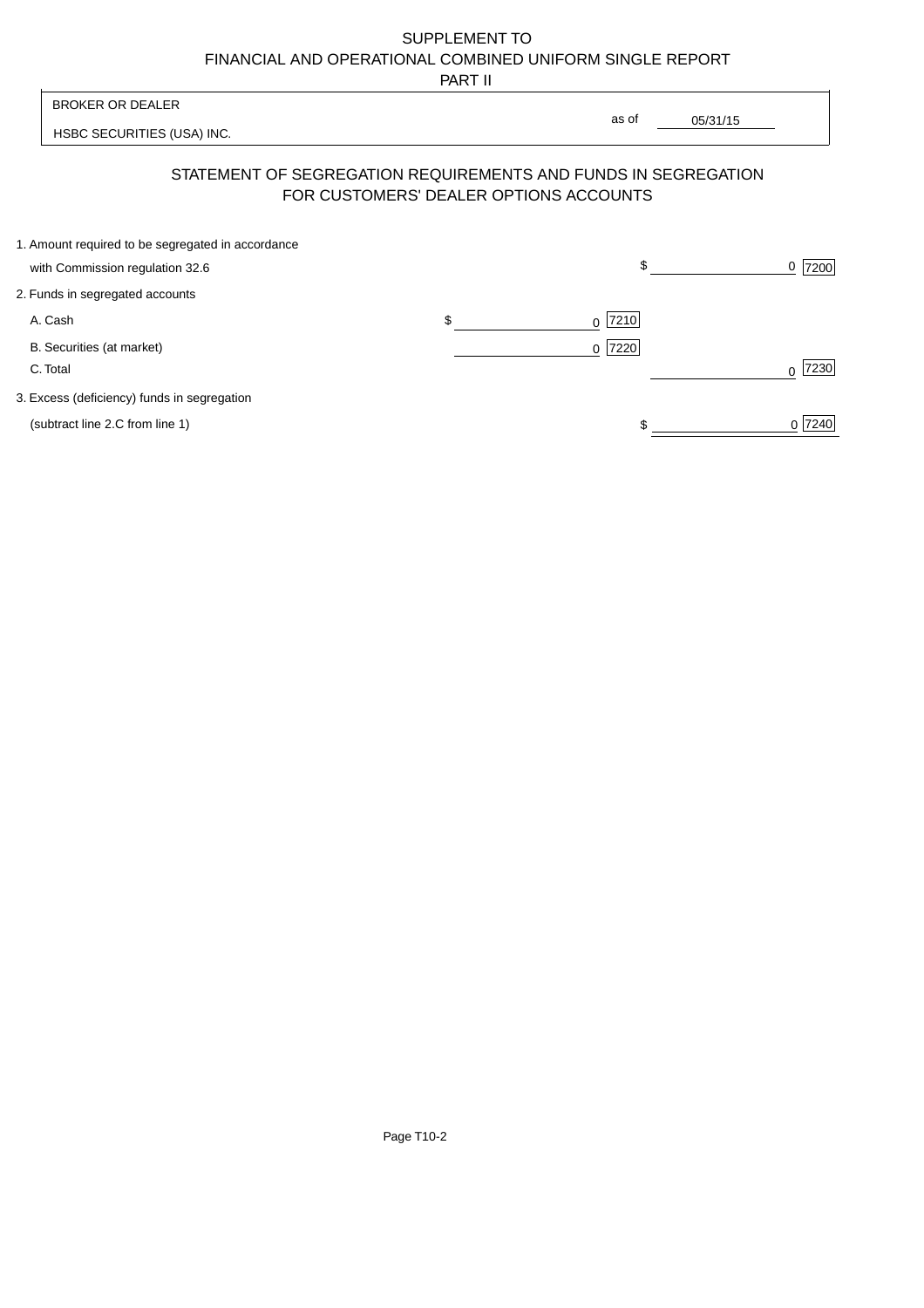SUPPLEMENT TO FINANCIAL AND OPERATIONAL COMBINED UNIFORM SINGLE REPORT

PART II

| HSBC SECURITIES (USA) INC. | as of | 05/31/15 |
|----------------------------|-------|----------|

### STATEMENT OF SECURED AMOUNTS AND FUNDS HELD IN SEPARATE ACCOUNTS PURSUANT TO COMMISSION REGULATION 30.7

#### FOREIGN FUTURES AND FOREIGN OPTIONS SECURED AMOUNTS

| Amount required to be set aside pursuant to law, rule or regulation of a foreign government<br>or a rule of a self-regulatory organization authorized thereunder |     |                   | \$               | 7305 |
|------------------------------------------------------------------------------------------------------------------------------------------------------------------|-----|-------------------|------------------|------|
| 1. Net ledger balance - Foreign Futures and Foreign Option Trading - All Customers                                                                               |     |                   |                  |      |
| A. Cash                                                                                                                                                          |     |                   | \$<br>57,461,069 | 7315 |
| B. Securities (at market)                                                                                                                                        |     |                   | 30,461,608       | 7317 |
| 2. Net unrealized profit (loss) in open futures contracts traded on a foreign board of trade                                                                     |     |                   | 3,284,664        | 7325 |
| 3. Exchange traded options                                                                                                                                       |     |                   |                  |      |
| A. Market value of open option contracts purchased on a foreign board of trade                                                                                   |     |                   | 0                | 7335 |
| B. Market value of open contracts granted (sold) on a foreign board of trade                                                                                     |     |                   |                  | 7337 |
| 4. Net equity (deficit) (add lines 1.2. and 3.)                                                                                                                  |     |                   | \$<br>91,207,341 | 7345 |
| 5. Accounts liquidating to a deficit and accounts with                                                                                                           |     |                   |                  |      |
| debit balances - gross amount                                                                                                                                    | \$. | 7351<br>1,583,663 |                  |      |
| Less: amount offset by customer owned securities                                                                                                                 |     | 1,557,728) 7352   | 25,935           | 7354 |
| 6. Amount required to be set aside as the secured amount - Net Liquidating Equity Method (add lines 4 and 5)                                                     |     |                   | \$<br>91,233,276 | 7355 |
| 7. Greater of amount required to be set aside pursuant to foreign jurisdiction (above) or line 6.                                                                |     |                   | 91,233,276       | 7360 |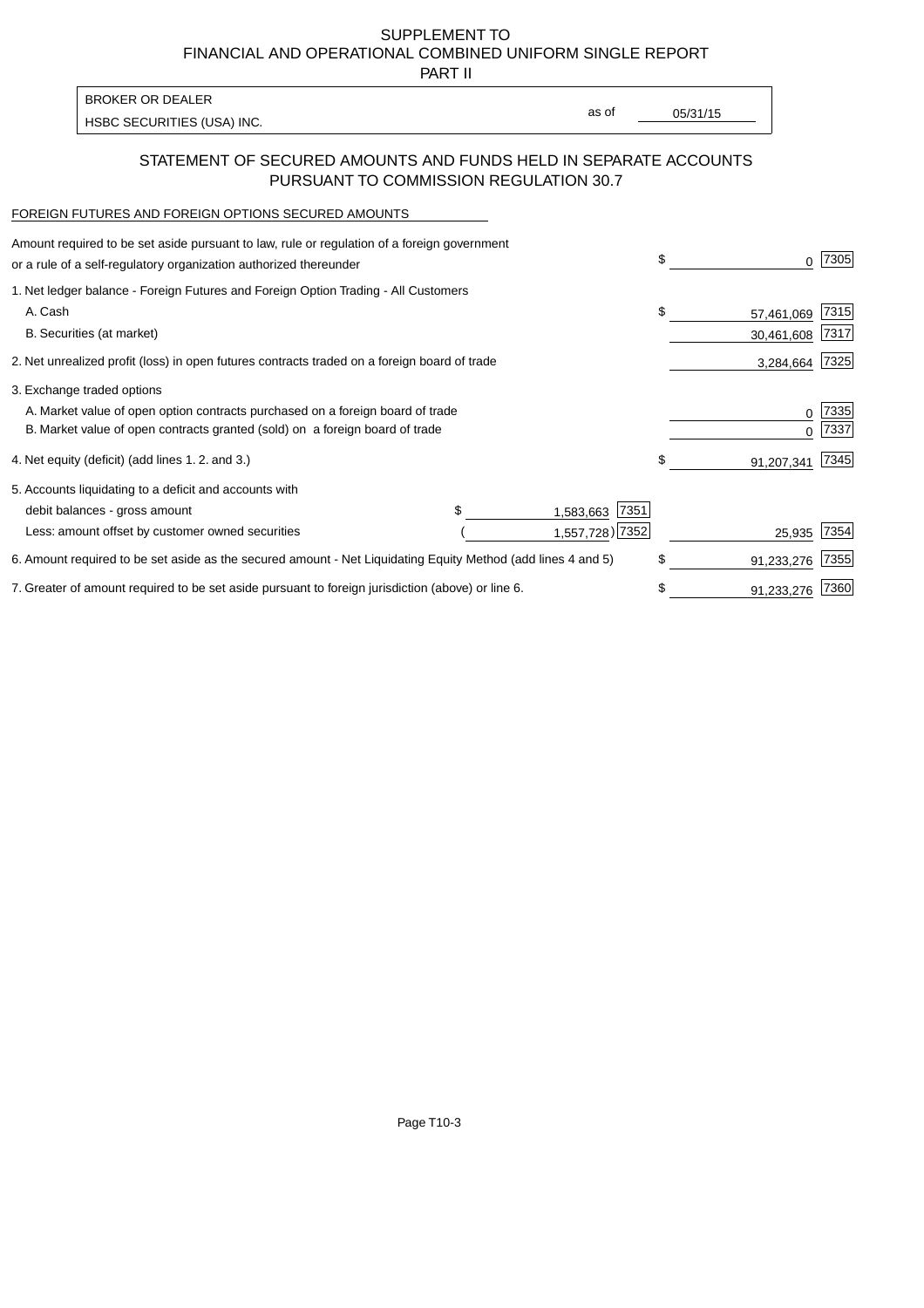# SUPPLEMENT TO

FINANCIAL AND OPERATIONAL COMBINED UNIFORM SINGLE REPORT

PART II

### BROKER OR DEALER

HSBC SECURITIES (USA) INC.

05/31/15 as of

## STATEMENT OF SECURED AMOUNTS AND FUNDS HELD IN SEPARATE ACCOUNTS PURSUANT TO COMMISSION REGULATION 30.7

#### FUNDS DEPOSITED IN SEPARATE REGULATION 30.7 ACCOUNTS

| 1. Cash in banks                                                                              |                       |               |                    |
|-----------------------------------------------------------------------------------------------|-----------------------|---------------|--------------------|
| A. Banks located in the United States                                                         | \$<br>29,759,374 7500 |               |                    |
| B. Other banks qualified under Regulation 30.7                                                |                       |               |                    |
| 7510<br>Name(s):<br><b>HARRIS TRUST</b>                                                       |                       | $0$ $2520$ \$ | 29,759,374 7530    |
| 2. Securities                                                                                 |                       |               |                    |
| A. In safekeeping with banks located in the United States                                     | \$<br>30,461,608 7540 |               |                    |
| B. In safekeeping with other banks qualified under Regulation 30.7                            |                       |               |                    |
| 7550<br>Name(s):<br><b>HARRIS TRUST</b>                                                       |                       | $0$ 7560      | 30,461,608 7570    |
| 3. Equities with registered futures commission merchants                                      |                       |               |                    |
| A. Cash                                                                                       | \$                    | $0$   7580    |                    |
| <b>B.</b> Securities                                                                          | 0                     | 7590          |                    |
| C. Unrealized gain (loss) on open futures contracts                                           | $\mathbf 0$           | 7600          |                    |
| D. Value of long option contracts                                                             |                       | $0$ 7610      |                    |
| E. Value of short option contracts                                                            |                       | $0$ ) 7615    | 0 7620             |
| 4. Amounts held by clearing organizations of foreign boards of trade                          |                       |               |                    |
| Name(s):<br>7630                                                                              |                       |               |                    |
| A. Cash                                                                                       | \$                    | 7640          |                    |
| <b>B.</b> Securities                                                                          |                       | 7650          |                    |
| C. Amount due to (from) clearing organizations - daily variation                              |                       | 7660          |                    |
| D. Value of long option contracts                                                             |                       | 7670          |                    |
| E. Value of short option contracts                                                            |                       | ) 7675        | 7680               |
| 5. Amounts held by members of foreign boards of trade                                         |                       |               |                    |
| Name(s):<br>7690                                                                              |                       |               |                    |
| A. Cash                                                                                       | \$<br>53,671,979      | 7700          |                    |
| <b>B.</b> Securities                                                                          |                       | $0$ 7710      |                    |
| C. Unrealized gain (loss) on open futures contracts                                           | 3,284,664 7720        |               |                    |
| D. Value of long option contracts                                                             |                       | $0$  7730     |                    |
| E. Value of short option contracts                                                            |                       | $_0$ ) 7735   | 56,956,643 7740    |
| 6. Amounts with other depositories designated by a foreign board of trade<br>7750<br>Name(s): |                       |               | 0 7760             |
| 7. Segregated funds on hand (describe:                                                        |                       |               |                    |
|                                                                                               |                       |               | 0 7765             |
| 8. Total funds in separate section 30.7 accounts                                              |                       | \$            | 117, 177, 625 7770 |
| 9. Excess (deficiency) set Aside Funds for Secured Amount (subtract Line 7 Secured            |                       |               |                    |
| Statement page T10-3 from Line 8)                                                             |                       | \$            | 25,944,349 7380    |
| 10. Management Target Amount for Excess funds in separate section 30.7 accounts               |                       | \$            | 10,000,000 7780    |
| 11. Excess (deficiency) funds in separate 30.7 accounts over (under) Management Target        |                       | \$            | 15,944,349 7785    |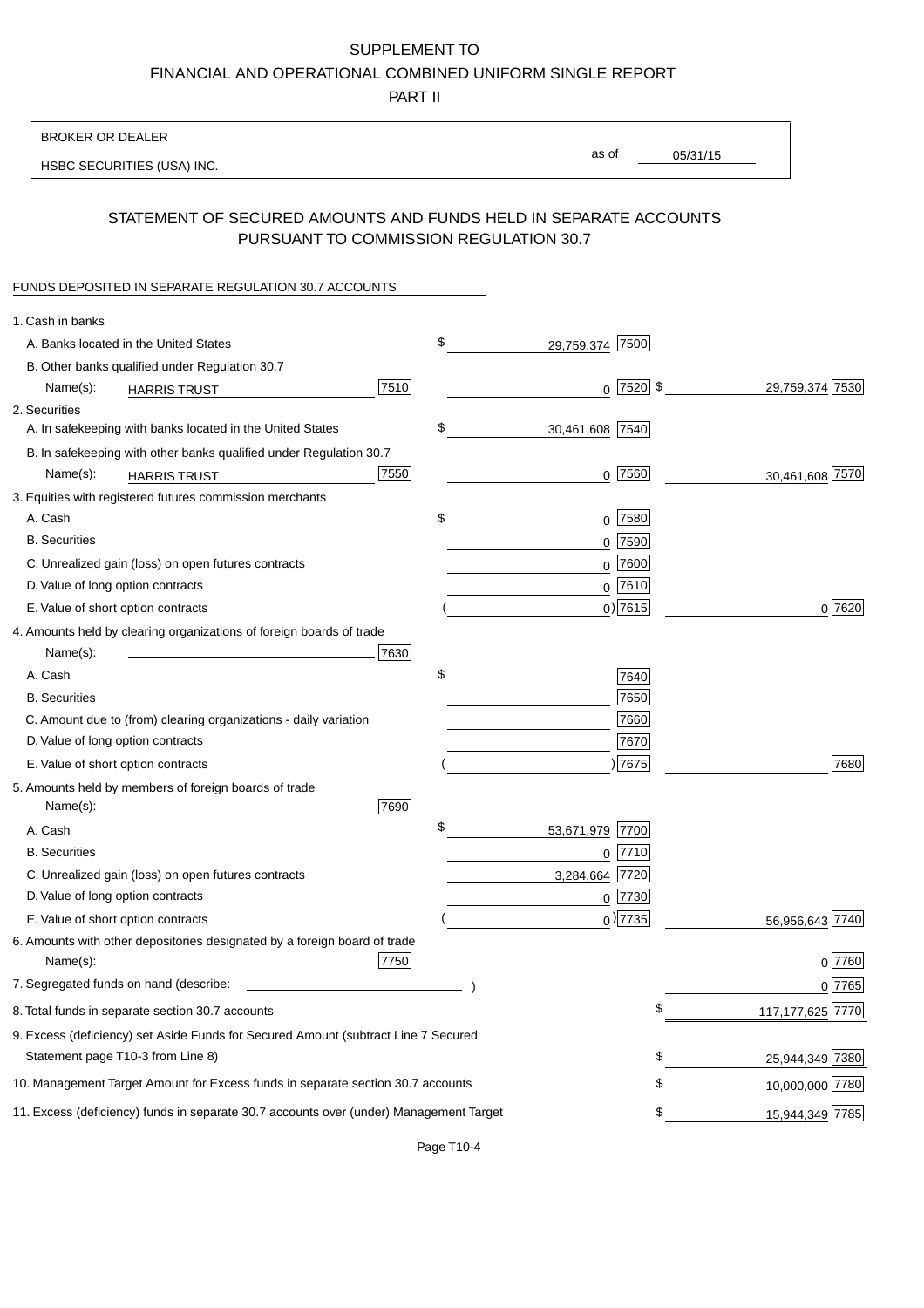#### SUPPLEMENT TO FINANCIAL AND OPERATIONAL COMBINED UNIFORM SINGLE REPORT PART II

HSBC SECURITIES (USA) INC. The state of the state of the state of the state of the state of the state of the state of the state of the state of the state of the state of the state of the state of the state of the state of BROKER OR DEALER

as of

### STATEMENT OF CLEARED SWAPS CUSTOMER SEGREGATION REQUIREMENTS AND FUNDS IN CLEARED SWAPS CUSTOMER ACCOUNTS UNDER 4D(F) OF THE CEA

| <b>Cleared Swaps Customer Requirements</b>                                                                  |                  |    |                  |               |
|-------------------------------------------------------------------------------------------------------------|------------------|----|------------------|---------------|
| 1. Net ledger balance                                                                                       |                  |    |                  |               |
| A. Cash                                                                                                     |                  | \$ | 830,318,687      | 8500          |
| B. Securities (at market)                                                                                   |                  |    | 631,228,893 8510 |               |
| 2. Net unrealized profit (loss) in open cleared swaps                                                       |                  |    | (818, 970, 735)  | 8520          |
| 3. Cleared swaps options                                                                                    |                  |    |                  |               |
| A. Market value of open cleared swaps option contracts purchased                                            |                  |    |                  | $0^{8530}$    |
| B. Market value of open cleared swaps option contracts granted (sold)                                       |                  |    |                  | $0)$ 8540     |
| 4. Net equity (deficit) (add lines 1, 2, and 3)                                                             |                  | \$ | 642,576,845 8550 |               |
| 5. Accounts liquidating to a deficit and accounts with                                                      |                  |    |                  |               |
| debit balances - gross amount<br>\$                                                                         | 12,833,873 8560  |    |                  |               |
| Less: amount offset by customer owned securities                                                            | 12,833,873) 8570 |    |                  | 0 8580        |
| 6. Amount required to be segregated for cleared swaps customers (add lines 4 and 5)                         |                  | S  | 642,576,845 8590 |               |
| Funds in Cleared Swaps Customer Segregated Accounts                                                         |                  |    |                  |               |
| 7. Deposited in cleared swaps customer segregated accounts at banks                                         |                  |    |                  |               |
| A. Cash                                                                                                     |                  | \$ | 3,899,504        | 8600          |
| B. Securities representing investments of cleared swaps customers' funds (at market)                        |                  |    | 0                | 8610          |
| C. Securities held for particular cleared swaps customers in lieu of cash (at market)                       |                  |    | 33,928,919 8620  |               |
| 8. Margins on deposit with derivatives clearing organizations in cleared swaps customer segregated accounts |                  |    |                  |               |
| A. Cash                                                                                                     |                  |    | 170,459,815 8630 |               |
| B. Securities representing investments of cleared swaps customers' funds (at market)                        |                  |    | $\Omega$         | 8640          |
| C. Securities held for particular cleared swaps customers in lieu of cash (at market)                       |                  |    | 597,299,974      | 8650          |
| 9. Net settlement from (to) derivatives clearing organizations                                              |                  |    | (32,061,293)     | 8660          |
| 10. Cleared swaps options                                                                                   |                  |    |                  |               |
| A. Value of open cleared swaps long option contracts                                                        |                  |    |                  | $0^{8670}$    |
| B. Value of open cleared swaps short option contracts                                                       |                  |    |                  | $0$ ) 8680    |
| 11. Net equities with other FCMs                                                                            |                  |    |                  |               |
| A. Net liquidating equity                                                                                   |                  |    |                  | $0^{8690}$    |
| B. Securities representing investments of cleared swaps customers' funds (at market)                        |                  |    |                  | $0^{8700}$    |
| C. Securities held for particular cleared swaps customers in lieu of cash (at market)                       |                  |    |                  | 0 8710        |
| 12. Cleared swaps customer funds on hand (describe: _                                                       |                  |    |                  | $0 \;  8715 $ |
| 13. Total amount in cleared swaps customer segregation (add lines 7 through 12)                             |                  |    | 773,526,919 8720 |               |
| 14. Excess (deficiency) funds in cleared swaps customer segregation (subtract line 6 from line 13)          |                  |    | 130,950,074 8730 |               |
| 15. Management Target Amount for Excess funds in cleared swaps segregated accounts                          |                  | \$ | 70,000,000 8760  |               |
| 16. Excess (deficiency) funds in cleared swaps customer segregated accounts over                            |                  |    |                  |               |
| (under) Management Target Excess                                                                            |                  | \$ | 60,950,074 8770  |               |